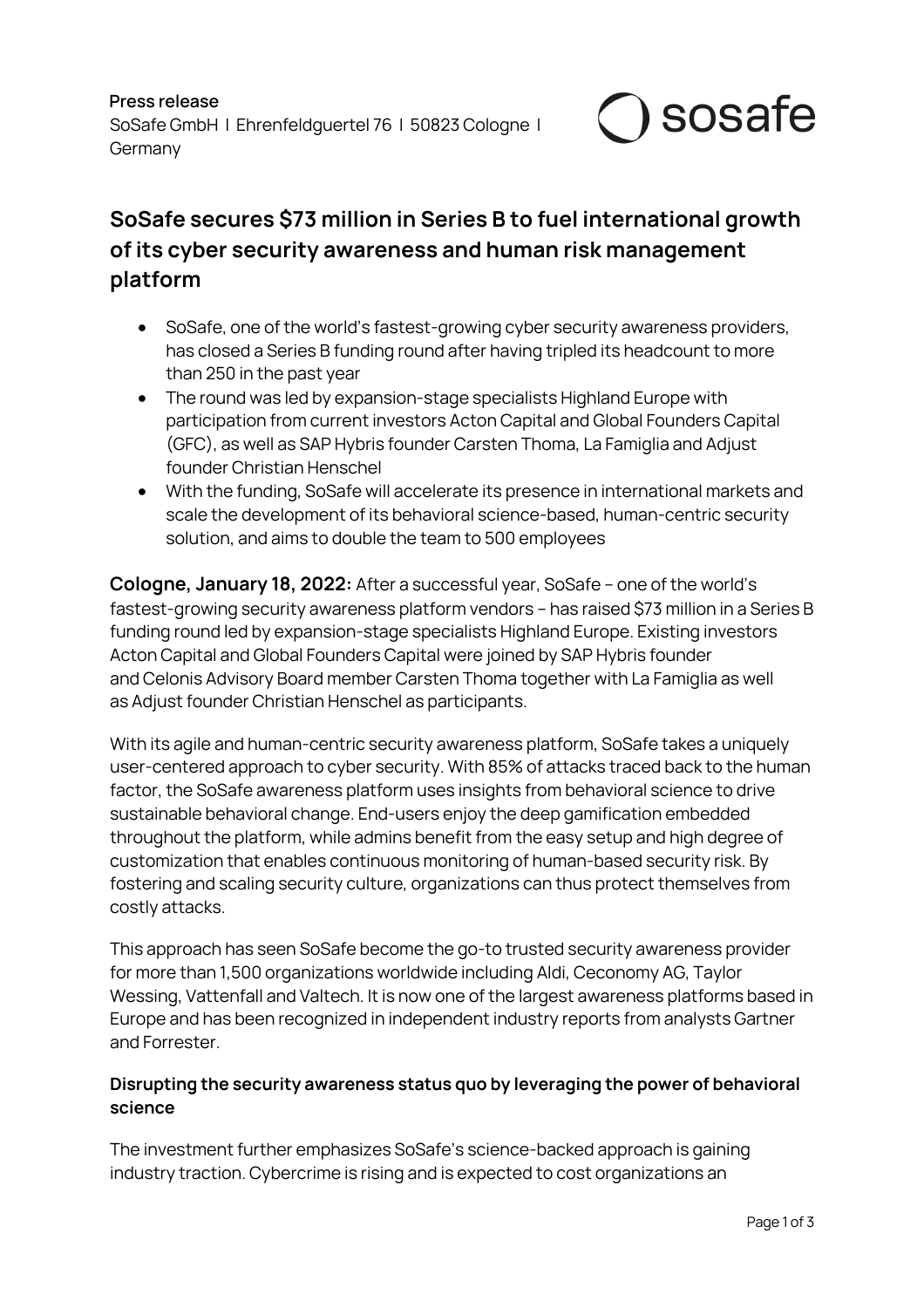**Press release** SoSafe GmbH | Ehrenfeldguertel 76 | 50823 Cologne | Germany



alarming \$6 trillion<sup>1</sup> in 2021 alone. While many awareness solutions focus solely on checking off compliance requirements, SoSafe's mission is to disrupt the status quo and let employees take a center-stage in organizational security.

Dr. Niklas Hellemann – psychologist, co-founder and managing director of SoSafe – says: "Challenging the existing paradigms in security awareness and human risk management, we have seen tremendous adoption of our platform and extraordinary growth. We will now increase our international footprint further as well as advance our position as the leading second-generation security awareness and human risk platform, deeply rooted in behavioral science."

### **\$73 million to double down on global expansion**

Lead investor Highland Europe has previously backed successful SaaS companies such as Adjust, Contentsquare, Supermetrics, Nexthink and WeTransfer, as well as security leaders Malwarebytes, Cobalt, and ActiveFence. Backed by the Highland team's investment and expertise, SoSafe plans to use the latest funding to double down on its global expansion and further develop its award-winning product.

Gajan Rajanathan, partner at Highland Europe, acknowledges SoSafe's advantageous position:

"SoSafe's founders have built a trusted cybersecurity awareness and testing platform, underpinned by behavioral analytics and human risk scoring that sustainably protects the most important threat surface in cybersecurity – human security breaches. They have rapidly emerged as one of the leading software scale-ups, experiencing incredible momentum in a short period of time. As they expand their product and market vision, we have no doubt SoSafe will join the ranks of the latest global category leaders. We are thrilled to now be a part of SoSafe's journey and help them empower organizations and employees in protecting their digital and human assets."

Having set ambitious goals for the coming years, the team is looking to further build the organizational foundation and expand the workforce globally. In the past year, the SoSafe team has continued to grow with more than 160 employees having joined the company in 2021. SoSafe is now approaching a diverse team of over 250 people, representing 22 nationalities, located across seven countries.

Carsten Thoma, founder of SAP Hybris and Celonis Board member, adds:

"The team at SoSafe are now entering the next stage of organizational scaling that I know very well from building a global SaaS business. I am very excited to support the team in making SoSafe a global tech champion."

<sup>1</sup> Threat Post, May 2021 https://threatpost.com/rsa-2021-embraces-resilience/166233/